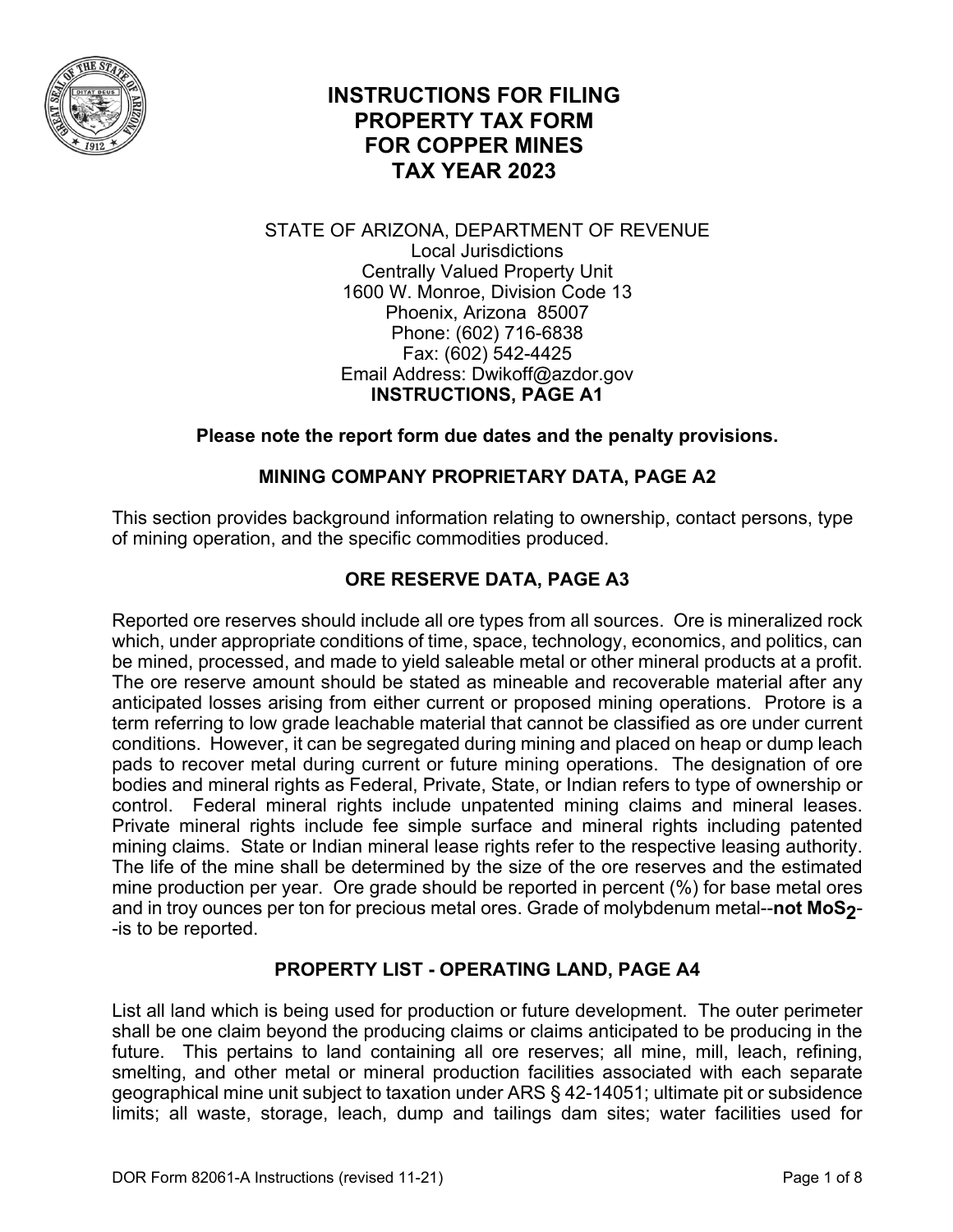production; right-of-way land used for mine-operated railway lines, conveyor lines, water supply lines, and utility supply lines. The schedule on page A4 should contain only the parcels that have been added or acquired during the year ended January 1, 2022 or that are not included in the computer printout (PS1220-12) accompanying this form. Any deletions and/or changes should be made directly to the computer printout and one copy must be returned to the Department along with Form 82061-A.

List the land by county, by parcel number (from county assessor's parcel map), by tax area code, name of claim or legal description, and acreage. Indicate type of land, e.g., patented mining claims, fee simple owned land, unpatented mining claims, severed mineral rights, etc. according to instructions. County numbers are as follows:

| (01) Apache    | (05) | Graham   | (09) | Navajo     | (13) | Yavapai       |
|----------------|------|----------|------|------------|------|---------------|
| $(02)$ Cochise | (06) | Greenlee | (10) | Pima       | (14) | Yuma          |
| (03) Coconino  | (07) | Maricopa | (11) | Pinal      |      | $(15)$ La Paz |
| $(04)$ Gila    | (08) | Mohave   | (12) | Santa Cruz |      |               |

Land associated with property qualifying under ARS § 41-1514.02 (environmental technology manufacturers, producers, and processors) should also be reported on page A4. Attach additional schedules as necessary. Attach copy of Department of Commerce certification for this type property. Land which is used with centrally valued mine property and held under mineral leases from State, Indian or other governmental entities should be reported on page A22 in the Leased Land Schedule.

## **THE FOLLOWING SHOULD BE LISTED ON PAGE A23**:

- 1) Non-producing mining claims currently not being used, or not anticipated to be used in mining operations.
- 2) Surface rights not connected with mining operations.
- 3) Houses, buildings, structures, etc., not used with the producing mine.
- 4) Lots, other land, water rights, ranches, mill sites, and personal property not used with the producing mine.

The Department will request maps showing mining claims and land, with identifying parcel numbers indicating whether they are classified as producing or non-producing. When new land is added or land is reclassified, an updated map must be supplied to the Department along with the completed report for the current tax year.

## **PLANT OPERATIONS RECORD, PAGES A5-A8**

Production and employment data on Form 82061-A will be reported in eight major categories. These are (1) **Mine Production**, (2) **Mill Production**, (3) **Smelter/Refinery Production**, (4) **Personnel Levels**, (5) **Heap/Silicate/Vat Leach Production**, (6) **Low Grade Dump Leach Production**, (7) **In-Situ Leach Production**, and (8) **Concentrate Pressure Leach**/**Slag Production**. Pages A5 and A7 should be used to report the historical operating production record for the past five years. Pages A6 and A8 should be used to report the projected future operating production forecast for the property. Do not report low grade leaching material as waste. Waste dump leaching material will be reported as low grade leach (protore). Tons of mill or leach ore mined will include both processed and stockpiled ores. Stockpiles must be described on a separate schedule in the **Additional Information Section** on page A24. Stockpiles are to be reported with the grade of all recoverable products contained, the amount of material (tons) stockpiled, and the nature of the processing involved, such as milling or leaching. Stripping ratio is to be calculated by adding the tons of waste and low grade leach (protore) material and dividing by tons of mill and leach ores.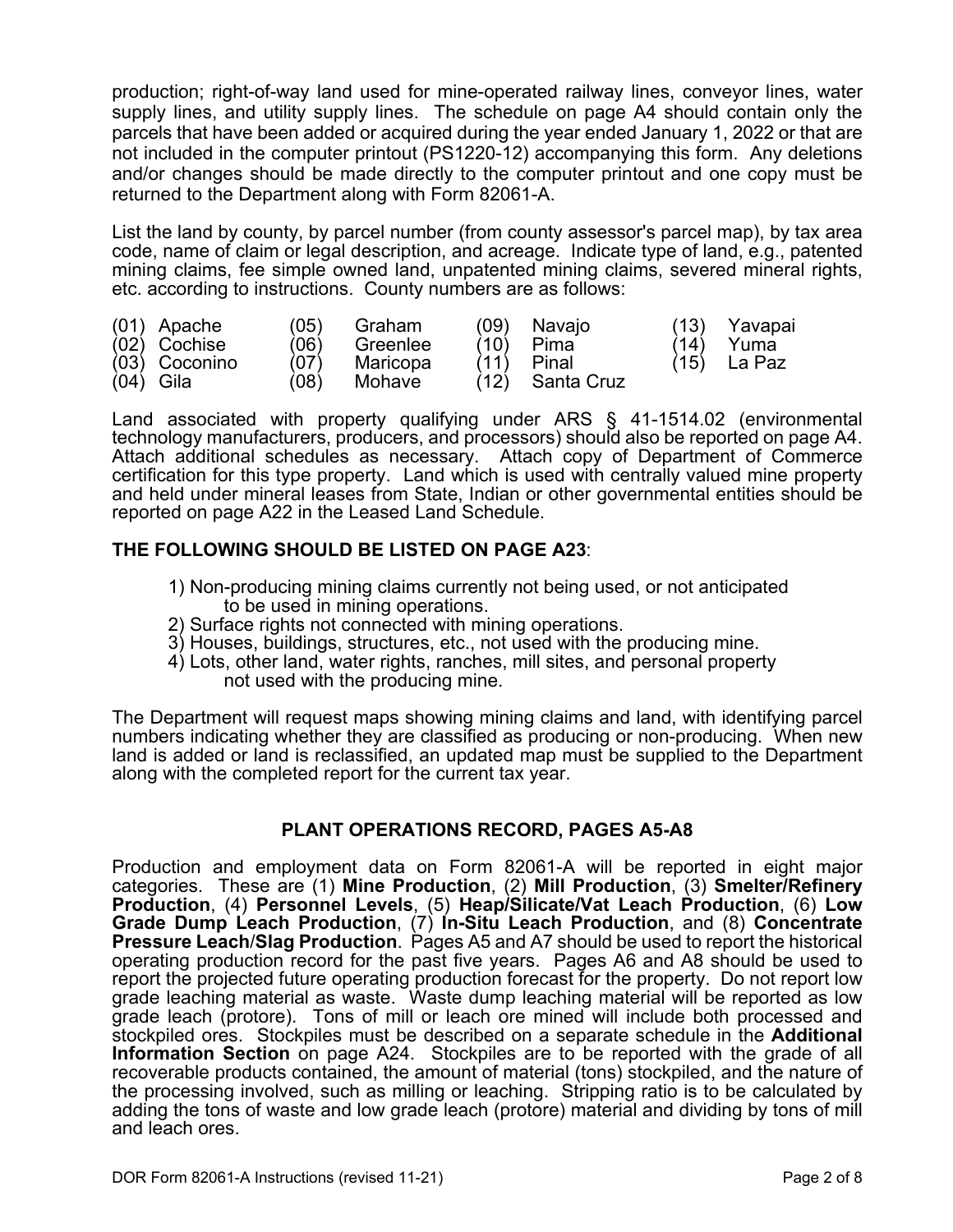Under **Smelter/Refinery Production**, separately report the amount of concentrates or anodes treated from various sources by the smelter or refinery associated with the producing mine unit. The term **NMBM** refers to new metal bearing material. The line item **Tons NMBM Mine Cons** should be restricted to only that production derived from the associated producing mine land as defined in Rule 15-4-202(B)(2). Concentrates shipped from intercompany operations should be listed under the heading **Tons NMBM Toll Cons** along with any other third party concentrates treated under tolling contracts. Toll processed concentrates and anodes should be reported separately. The term **Tons ER Copper** refers to electrorefined copper plated as cathode. The term **Tons EW Copper Pltd** refers to electrowon copper plated as cathode. Production of roasted molybdenum concentrates from the mine and for intercompany and third party sources should be reported on the line item Lbs MoS<sub>2</sub> Roasted.

The final projection of the mine and plant production over projected future mine life may be revised by the Department after reviewing the company's projections. Annual personnel levels based on average monthly levels should be reported in the appropriate category for operating areas of the producing mine. Both hourly and salaried employees should be reported in this section.

Leaching production is divided into three categories for reporting purposes. Solution grades for leaching should be reported in terms of grams of copper contained per liter of leach solution. Volumes of leach solution should be reported in terms of gallons of solution circulated per minute. The heap/silicate/vat leach production section should report production from mine-for-leach ore. Low grade dump leach production should report byproduct protore leaching production. In-situ leach production should report output from inplace ore or protore zones. Under the leaching production categories, total recovery to date of copper emplaced in dumps is the total pounds of copper recovered to date divided by the total pounds of copper originally added or contained within the heap, dump or in-situ body. Percent recovery per year of copper added during the year is the pounds of copper recovered for the year divided by the pounds of copper added to the heap for the year. If actual operating data is not available, an estimate of leach recoveries should be reported.

## **METAL/MINERAL PRODUCTION RECORD, PAGES A9-A10**

Report the quantity of each commodity produced from mining operations and from processing plants and the sales price and value for each commodity derived from the producing property in this section.

The historical average selling price per operating mine unit should be computed by dividing the sales revenues for the particular year by the units of metal sold. This selling price will be multiplied by the quantity of mine output or production to yield the historical gross value of production for the year.

| EXAMPLE: | Sales revenue for copper<br>Pounds of copper sold for<br>the year | $x$ Pounds of copper =<br>produced during<br>the year, or mine<br>output | <b>VALUE OF</b><br><b>COPPER</b><br><b>PRODUCED</b><br><b>DURING THE</b><br>YFAR |
|----------|-------------------------------------------------------------------|--------------------------------------------------------------------------|----------------------------------------------------------------------------------|
|----------|-------------------------------------------------------------------|--------------------------------------------------------------------------|----------------------------------------------------------------------------------|

No adjustment should be made for year-end sales inventory of metal or mineral products. The value of commodities on Form 82061-A for molybdenum, silver, gold, acid, and other products or by-products should be computed in the same manner as used for copper production. Other saleable products or by-products include turquoise, selenium, rhenium, etc. Itemize revenues from these by-products on page A24 in the **Additional Information Section** or on a separate schedule. Where two or more mines of common ownership are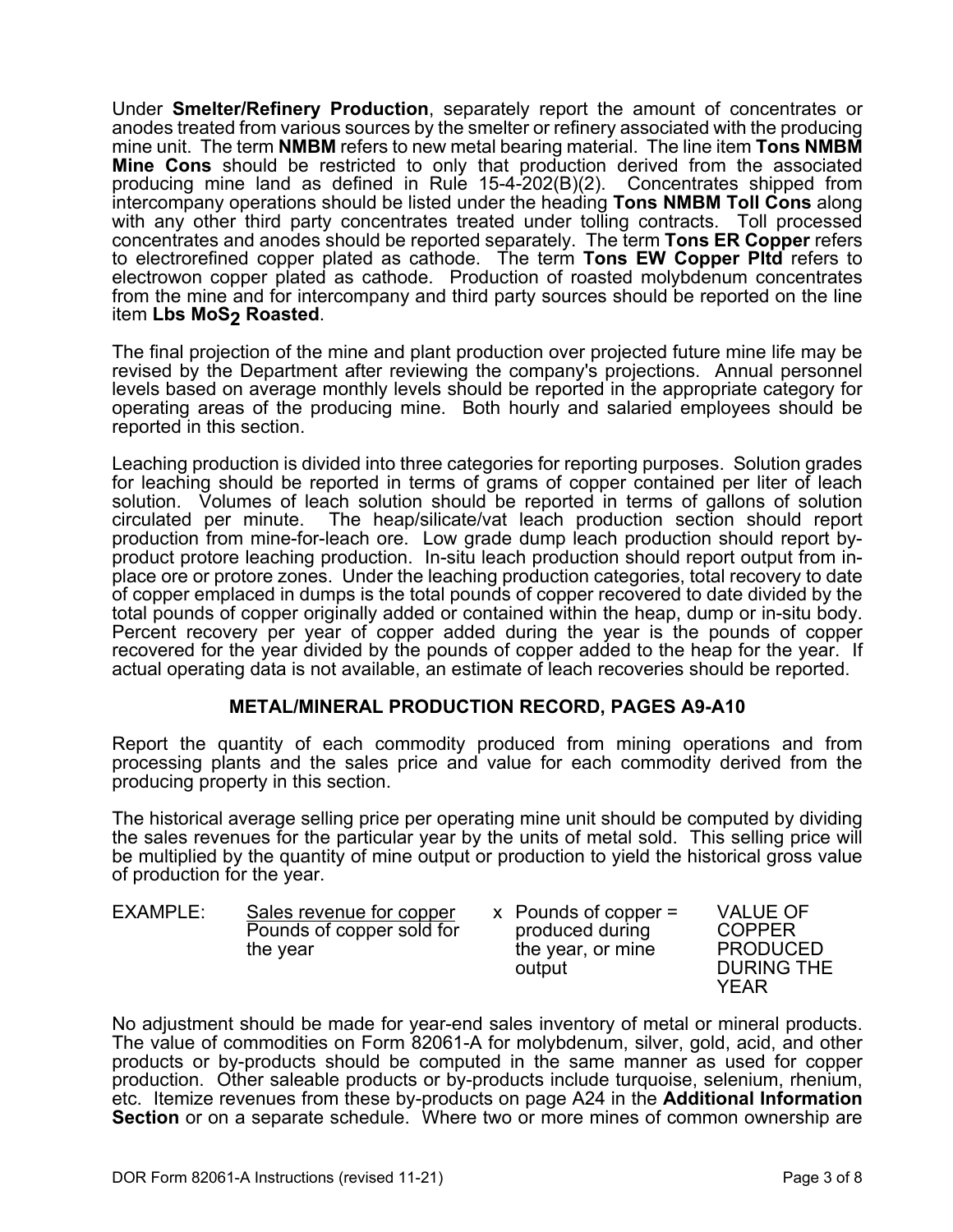supplying ore, concentrates, cathode or anode copper, etc., to a smelter or processing plant owned by the same company, actual incomes received on a sale of products from the individual mine unit must be reported as income.

Revenues and expenses from toll/custom smelting and refining and custom molybdenite treatment operations should be separately stated in the Production Revenues section of the report. The allowable cost of smelting or processing for non-mine products is the average cost per unit treated for all products, as experienced by the smelter/refiner or custom treatment operator. These costs should be itemized in the **Additional Information Section** on page A24, or on a separate schedule. Each individual mine unit which forms a separate geographical entity shall be separately valued and assessed even if concentrates are supplied to a single commonly owned facility for further processing.

If a smelter or processing plant is Class 1 property and custom or toll treatment is being done at the property (including treatment of intercompany products), the net revenues from that operation must be reported as toll or custom revenue (**Total Toll/Custom Rev \$**) on pages A9-A10 and the expense reported as toll or custom expense (**Total Toll/Custom Exp \$**) also on pages A9-A10 or on a separate schedule provided on page A24. The price charged for outside toll smelting is **NOT** necessarily the cost of treating company-owned material. The line items for **Other Toll/Custom Rev\$** or **Other Toll/Custom Exp** should be used for reporting revenues and expenses for molybdenum roasting operations.

Miscellaneous revenues from the producing mine operation such as a sale of power, water, services, custom milling, and other incidental revenue, must be reported under **Misc. Revenues-\$** as part of the **Production Revenues** section of pages A9-A10 (Form 82061- A).

A separate Statement must be provided showing the sources and amounts comprising the total miscellaneous revenue to arrive at the amount per pound of copper. Where credit balances exist on exchanges, services, materials, and mine products between separate producing mine units within the State of Arizona, a separate itemized listing must be provided showing estimated incomes and costs to arrive at profit or loss.

For purposes of reporting **Production Revenues**, the total value of by-products should include revenues from molybdenum, silver, gold, acid, and other products or by-products. Toll/custom revenues and expenses for smelting, refining and other operations should be separately stated in this section. **Gross Product Value-\$** includes the sum of revenue from copper, all by-products, gross profit from toll/custom smelting and refining and miscellaneous revenues. For reporting by-product value on Form 82061-A, include all byproducts for this computation.

## **OPERATING COST RECORD, PAGES A11-A12**

On Form 82061-A, costs should be reported on pages A11 and A12 in dollars (\$) per pound of copper to four decimal places (i.e., as 0.1521 for 15.21 cents per pound). Costs reported in the **Annual Historical Mine Operating Cost Record** section on page A11 should be based on taxpayer historical cost records for the property. Costs reported in the **Future Projections Mine Operating Cost Record** section on page A12 should be based on taxpayer budget or business plan forecasts for future operating phases for the mine property. All future operating costs (including production, overhead and environmental / reclamation costs) should be included within the cost line items on page A12.

Provide details for royalties, rents, overhead, and other costs on a separate schedule or on page A24 in the **Additional Information Section**. Future costs should be reported in real or constant dollar terms. The report form may be considered incomplete and subject to penalties if this section is not completed. Mineral royalties or rents paid to private parties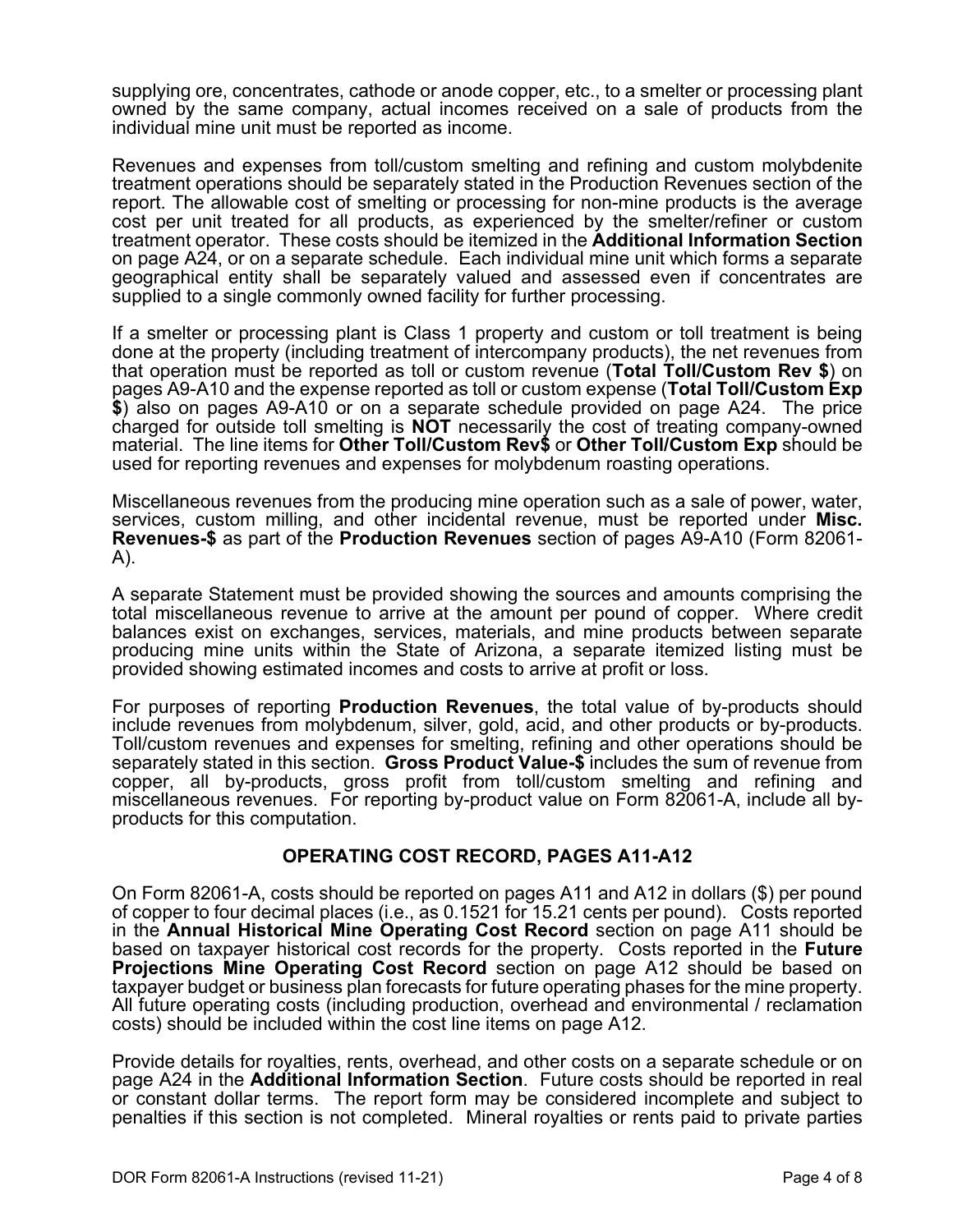are **NOT** allowable costs, unless the royalty recipient is paying property taxes as a separate producing mine taxpayer. A company may expense all costs incurred in operating a hospital or health care facility for the benefit of employees of the producing mine.

Property taxes and severance taxes are to be listed separately. Other taxes, such as excise, sales, payroll, etc., are to be included in the line item titled **Other Costs** in the **Operating Costs.** An itemized listing of corporate overhead, other overhead, and other costs should be provided on page A24 in the **Additional Information Section** or a separate schedule.

Expenses for smelting and/or refining will be calculated on a market basis if the material is processed out-of-state or at a location which is locally assessed and not includable in the geographical boundary of the producing mine unit from which the material was extracted. Inter-company charges between centrally assessed producing mine units within the State will be calculated at actual cost.

The **Sum Operating Cost** line on pages A11 and A12 should include the total of all of the above operating cash costs including mining and all other costs. This subtotal does not include income taxes or capital costs. If depreciation, depletion or amortization charges are included within operating costs, these costs should be listed in the **Operating Cost Detail**  section of the report.

Federal and State income taxes are to be computed as if the unit were a separate taxable entity. Income tax expense for purposes of this report only will be based on revenues reported on pages A9-A10 less all cash operating expenses included in the **Sum Operating Cost** line on pages A11-A12 associated with the production, administration, distribution, development, and marketing functions of the operation on the basis of generally accepted accounting principles (GAAP) and the expenses associated with the miscellaneous revenue. Income tax expense for purposes of this report is not determined by applying statutory rates of tax to taxable income as defined by income tax regulations. As a result, interest charges, depreciation, depletion, amortization, and other non-cash charges shall not be included as expenses in the determination of taxable income. The allowances for these factors are included in the effective tax rate applied to operating cash flow which is the difference between **Gross Product Value** and **Sum Operating Cost**.

**Income Tax Expense** shall be calculated separately for each year of the 5-year historic margin period. In this respect, the following shall apply:

- (i) Negative as well as positive tax liabilities shall be determined; and, (ii) No provision is made for the carry back or carry forward of losses o
- No provision is made for the carry back or carry forward of losses or credits.

For all properties, including those that produce copper through leaching or solvent-extraction electrowinning and are subject to a 15% depletion rate, the default federal and state income tax liabilities are calculated using a 20% (preliminary estimate-subject to revision) tax rate applicable to operating cash flow. For other copper concentrate producing properties with greater than 10% of revenues from byproducts, the income tax rate will be set at 26% (preliminary estimate subject to revision) of operating cash flow. The income tax rate will be modified depending on the commodity and the depletion rate. The effective income tax rate will be multiplied by the pre-income tax operating cash flow for the property. Pre-income tax operating cash flow is determined by subtracting **Sum Operating Cost** on pages A11-A12 from **Gross Product Value** derived from pages A9-A10 in the **Production Revenues** section. Pre-income tax operating cash flow is not equivalent to taxable income for purposes of reporting.

For purposes of this report, capital expenditures shall be classified as follows:

1. Original capital investment (original land acquisition, initial plant construction, predevelopment, pre-stripping, exploration, etc.).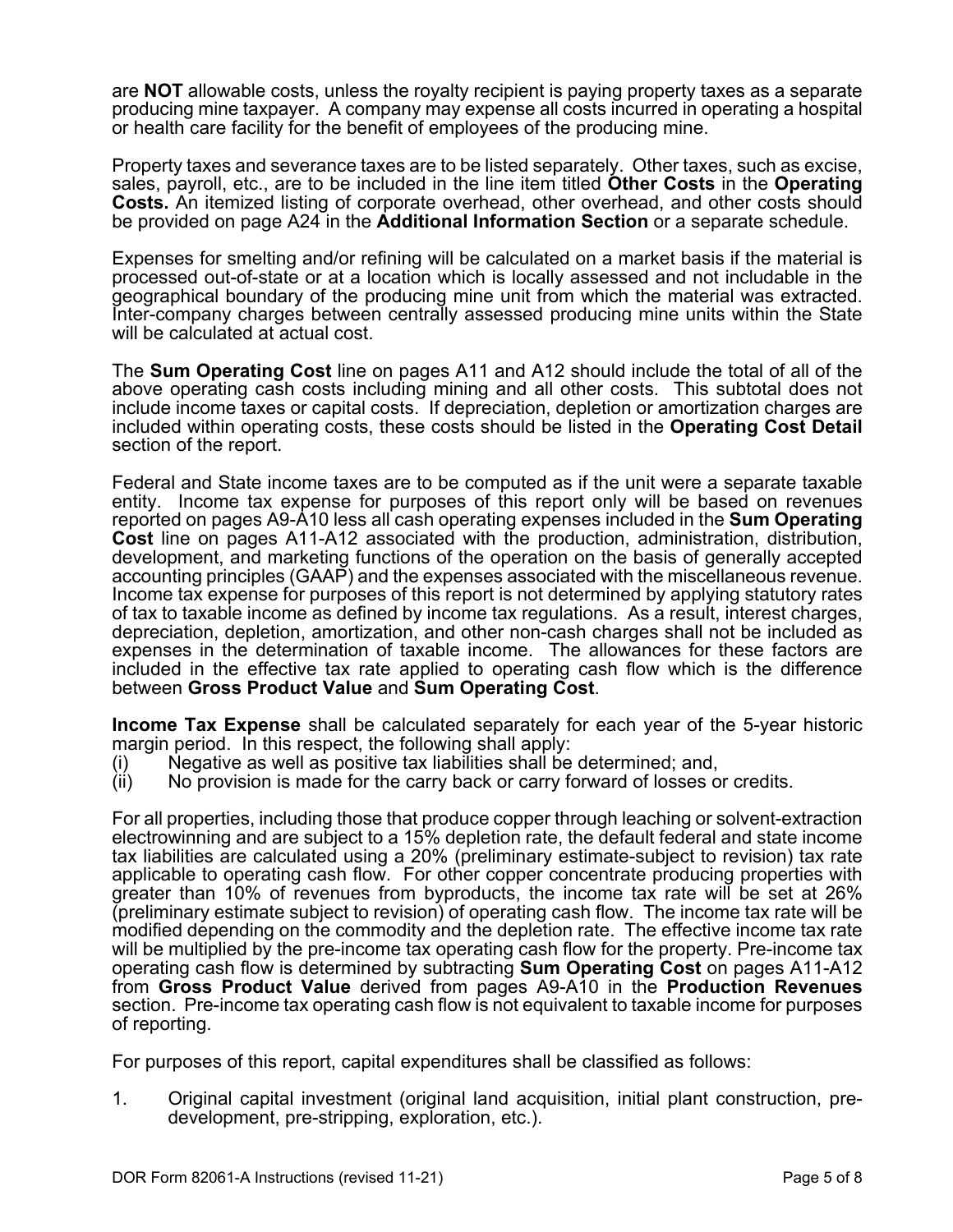- 2. Expansion capital (plant construction to increase plant capacity, pre-stripping, additional equipment used to increase production).
- 3. Replacement capital (replacement of worn-out equipment, portions of plant or truck fleet necessary to maintain present production level).
- 4. Environmental protection capital (acid plants, pollution control equipment, gas collection systems, etc.).

Original capital investment and expansion capital expenditures are **NOT** to be listed as capital **EXPENSES** on the cost pages of Form 82061-A. Capital expenditures for replacement and environmental protection **SHOULD** appear as amortized capital expense amounts. Amortization should be computed on a ten-year basis or life of mine, whichever is less. For example, if \$12,000,000 of capital has been expended for replacement or environmental purposes in one of the preceding 10 years, then the allowable charge to be reported in the **Capital Costs** section would be \$1,200,000 per year divided by production in that year and carried forward over a ten-year period.

No expense related to any type of leased equipment should be reported in the Operating Costs section of pages A11 or A12. If leased equipment is used for replacement or environmental purposes, an amortized expense may be included in the Capital Costs section on pages A11 or A12. These expenses will be determined by applying the rules for computing amortized capital expenses. The amortized expense should be based on the acquisition cost of the equipment (excluding any lease financing or interest charges) divided by a ten year period or the remaining life of the mine if less than 10 years.

If any interest expenses are included in operating costs on pages A11 or A12, they must be itemized on the line titled **Interest Exp. in Cost** provided in the **Operating Cost Detail** section. All depreciation, amortization, and depletion included in **Operating Costs** or **Capital Costs** must be reported on the **Depreciation in Cost** line. Any amortized capital replacement or environmental charges should also be included on this line. Expenses for leased equipment that are included in Operating Costs on pages A11 or A12 should be reported on the **Lease Exp in Cost** line. All costs in this section should be stated in terms of dollars per pound of copper expressed to four decimal places.

## **REVENUE AND EXPENSE RECORD, PAGES A13-A14**

Report details of purchased concentrate operations in the **Detail of Toll Revenue & Purchased Concentrate Production** section. Report the sum of operating revenues less operating expenses separately in this section for toll smelting and toll refining operations. If concentrates from internal and external sources (geographical separate locations owned by the same company or third party entities) are processed by the same smelter/refinery or other toll treatment plant, then the costs of operating the smelter/refinery/treatment plant should be allocated between the different sources of material. The allocated cost for external sources (other intercompany and third party concentrates, etc.) should be reported on the line item **Toll/Custom Exp \$/lb**.

The information in the sections titled **Production Value in \$/Lb**, **Production Cost \$/Lb**, and **Profit Margin in \$/Lb** on pages A13-A14 should be reported in terms of dollars per pound of copper to four decimal places. The **Profit Margin in \$** section should be reported in terms of whole dollars.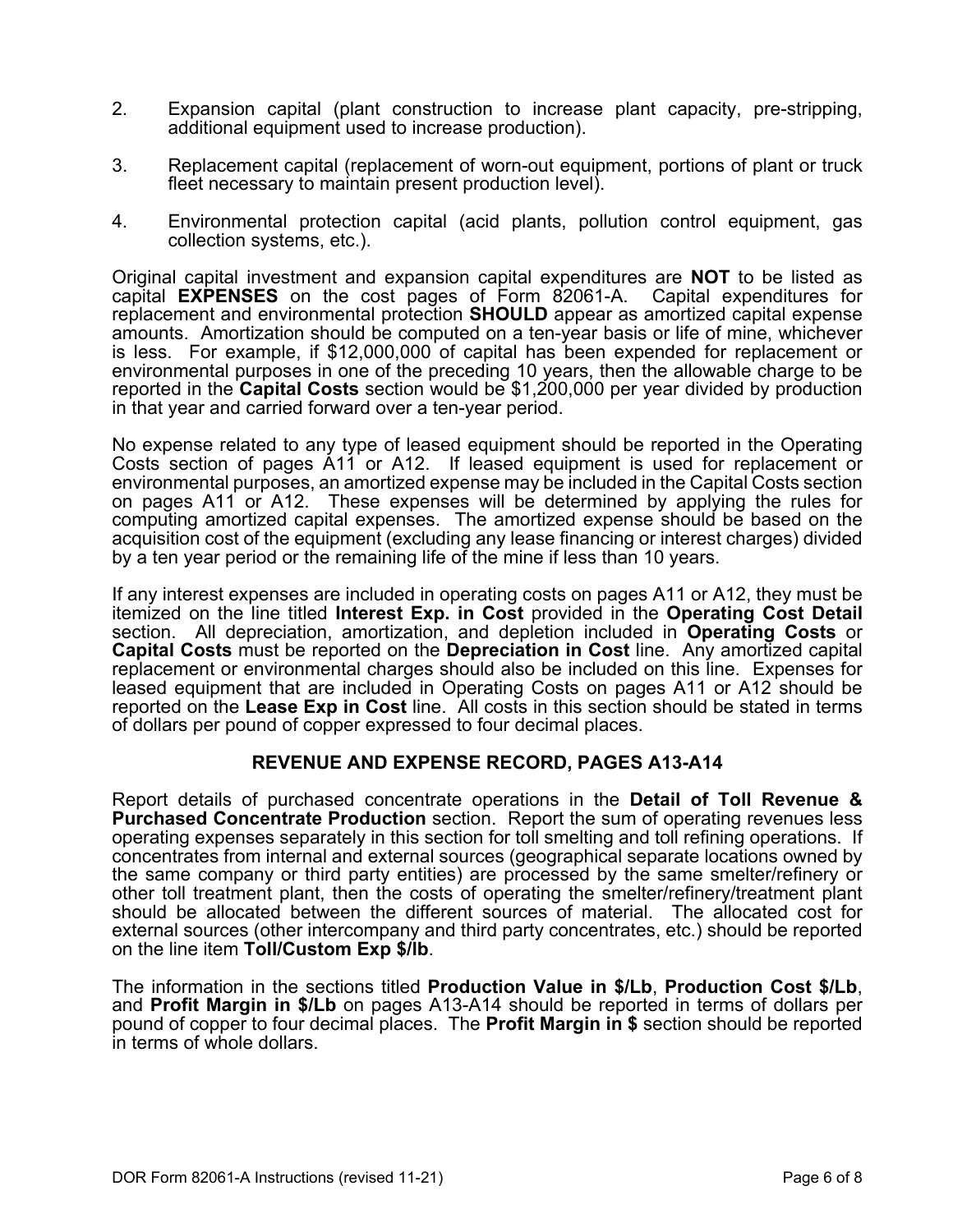## **SCHEDULE OF DEPRECIABLE ASSETS, PAGES A15, A16 & A17**

The capital costs for facilities and equipment located within the State necessary to the producing mine unit for operation, including mine plants, concentrators, solvent extractionelectrowinning plants, smelters, refineries, chemical plants and all auxiliary facilities used in the producing property should be reported in this section. The facilities should be reported in association with the geographical mine unit as defined in Rule 15-4-202(B) (2). Do not report licensed motor vehicles since an in-lieu tax is paid on such property.

Mining equipment should be separated into three categories: - 1) small scale, 2) large scale, and 3) shovels and/or draglines. Large scale equipment includes haulage trucks over 35 ton capacity, blast hole drills, and cranes. Small scale equipment includes all other items except that defined as large scale equipment and shovels or draglines.

Milling plant includes all concentrators, mills, and miscellaneous metal recovery plants such as for rhenium, etc. Smelter plant includes smelting facilities, doré furnaces, and certain miscellaneous metal recovery plants such as ferromolybdenum and copper concentrate hydrometallurgical smelting plants. Refinery plant includes all electrorefining equipment for production of metals. Solvent extraction-electrowinning plant includes all assets related to leaching and electrolytic production of metal. The column titled **Miscellaneous Buildings and Structures** should be used to report the original cost of improvements. The original cost of all leased equipment used as part of the producing mine should be included on this page and listed in detail on pages A20 & A21 in the **Leased Equipment Schedule**.

The original cost of all depreciable assets, including ARS § 41-1514.02 property, should be reported on pages A15 and A16. The cost of ARS § 41-1514.02 (environmental technology property) should be reported separately on page A17 for each specific category of equipment.

## **TAX AREA CODE ALLOCATION REPORTING, PAGE A18**

Report original cost of equipment by tax area code location on page A18. This information is used to allocate full cash values to school districts, fire districts, etc. The original cost of property qualifying under ARS § 41-1514.02 should also be reported in this section. Attach Department of Commerce certification for this type of property, including the total investment reported to the DOC. Total construction work in progress amounts on page A18 should agree with the total construction work in progress amounts reported on page A19.

#### **SUPPLIES INVENTORY SCHEDULE, PAGE A19**

The cost amounts reported for supplies inventory (for both producing mine and environmental technology property) should correspond to the amounts carried on the financial books of the corporation. The supplies inventory cost should be reported before any allowances for depreciation, obsolescence or salvage. The term "Liquid Supplies" refers to readily saleable items which include fuel, lumber, mill balls, sheet steel, reagents, etc. The original cost of supplies inventory property qualifying under ARS § 41-1514.02 should also be reported separately in this section in the indicated space.